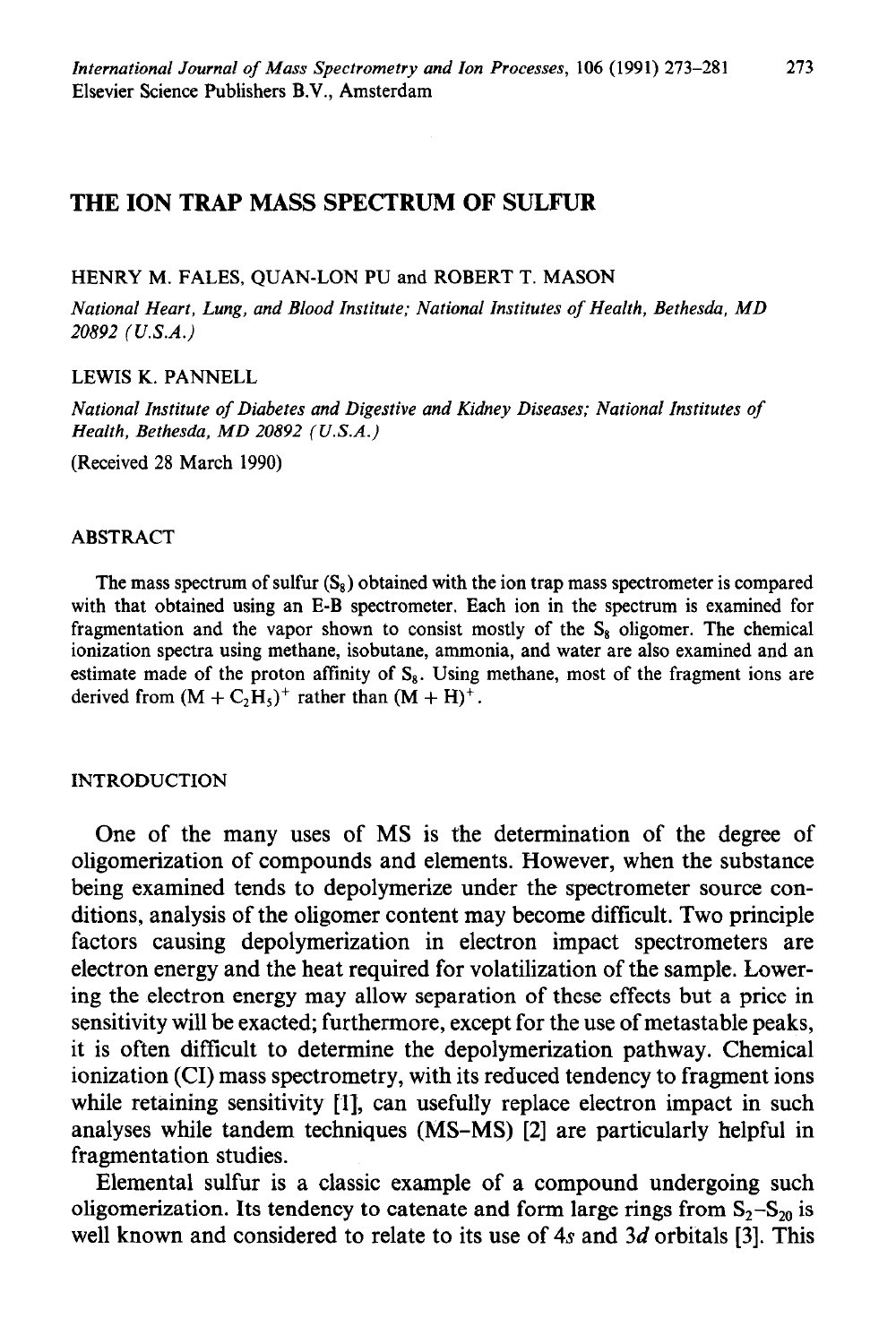

Fig. 1. (A) Electron impact mass spectrum of  $S_8$  obtained with the ITMS at 150°C. (B) MS-MS of  $m/z$  256 of  $S_8^+$  obtained with the ITMS. (C) MS-MS spectrum of  $m/z$  256 of  $S_8^+$  redrawn from ref. 8.

tendency extends even to many of its combined forms and many organic and inorganic polysulfides are known. Because of the way the commonly encountered oligomer  $(S_8)$  mimics many organic compounds in solubility and appearance, its EI spectrum (Fig. 1A) is well known in many analytical laboratories. The actual number of oligomeric species in the vapor above elemental sulfur that contribute to this spectrum has been the subject of several studies [3-71. In a recent paper dealing with the mass spectrum of elemental sulfur, Dudek and Dudek [8] discuss this spectrum in detail and also examine the octamer by MS-MS using an E-B spectrometer.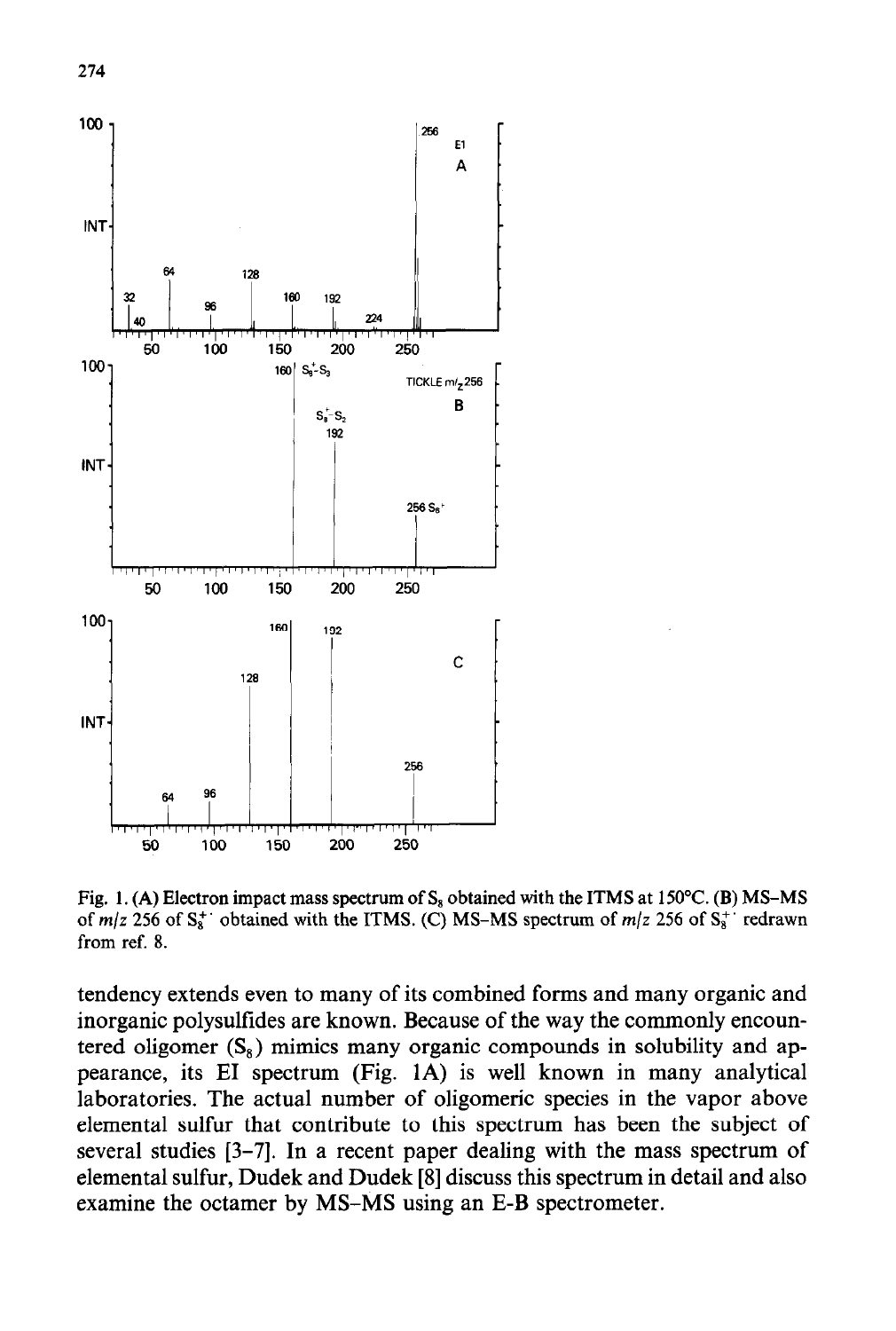The ion trap mass spectrometer (ITMS), with its simple implementation of MS-MS [9,10] and its ability to perform chemical ionization experiments [11] recommended itself in a reexamination of the mass spectrum of sulfur. Furthermore, since collisional activation with the ion trap involves lower energies than found in sector spectrometers [9], less fragmentation than that observed by Dudek and Dudek [8] was expected.

## EXPERIMENTAL

A Finnigan ion trap mass spectrometer (ITMS) was used for all measurements. Sulfur was admitted via direct insertion probe from crystalline sulfur. Reagent gases were purified grades of isobutane, methane, and ammonia (Matheson). Ions were generated and reacted (CI) under optimum ion trap conditions, i.e., with care to keep the ion/neutral content well below saturation to avoid self-CI  $[11-13]$ . Ions to be studied were trapped using a combination of ring electrode r.f. and d.c. voltages [lo]. Trapped ions were then fragmented by the application of 400 mV of r.f. at the appropriate resonance frequency to the end caps of the trap for 1Oms. Daughter ions were swept from the trap by increasing the r.f. voltage on the ring electrode while applying 6 V of 530 kHz oscillation to the endcaps to enhance resolution.

# RESULTS

Figure 1A shows the mass spectrum of sulfur obtained with the ITMS at 150°C in the ordinary electron impact mode. The main difference between this spectrum and one obtained using an ordinary magnetic spectrometer (LKB-9000) at 70 eV (not shown) is the lower abundance here of  $m/z$  64 (S<sub>7</sub><sup>+</sup>). However, Fig. 1A does closely resemble the spectrum of sulfur obtained by Berkowitz and Marquardt [4] who admitted the sample at 83°C from a Knudsen cell to ensure equilibrium among the various oligomers in the vapor. Other spectra reviewed in that paper reveal that the abundances of the ions  $S^+$  and  $S_2^+$  increase markedly with temperature. By combining previously measured vapor pressure measurements with equilibrium constants from dissociation of metal sulfides, these authors determined that sulfur vapor at 87°C consists of 69% S<sub>8</sub>, 7% S<sub>7</sub>, 25% S<sub>6</sub>, and 0.018% S<sub>5</sub>; negligible amounts of other species are present. On the other hand, Meyer (ref. 3, p. 382), compiling data from several sources, states, "At low temperature,  $S_8$  accounts for over 90% of the vapor, while  $S_6$  and  $S_7$  makes up the rest; . . .". Our data, though not obtained under equilibrium conditions (see below), also suggest a higher value for the concentration of  $S_8$ .

In spectra where lower mass ions represent oligomers that may be plausibly derived from the parent ion either by thermal dissociation or ion fragmentation, it may be difficult to distinguish between the two processes. MS-MS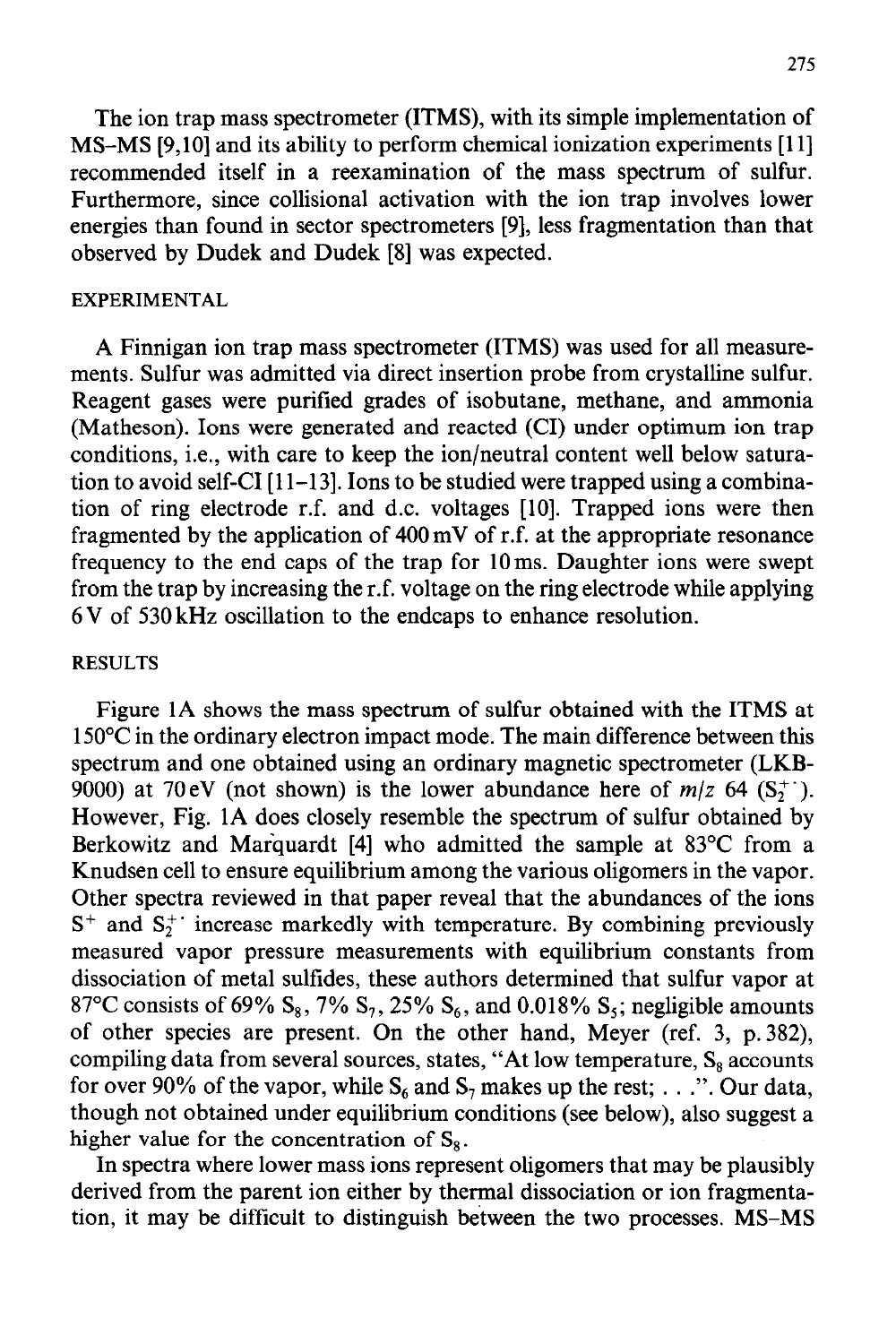

Fig. 2. Complete fragmentation scheme of  $S_8$  obtained with the ITMS.

analysis is useful here, and the extent of fragmentation is especially easy to determine using the ITMS. Ions are collisionally activated simply by adding a supplemental a.c. voltage to the end caps. The greater velocity they acquire increases the force of their collisions with the ambient helium buffer gas [9]. For example, Fig. 1B shows the dissociation of the molecular ion of sulfur under these relatively low energy conditions. The difference between this type of collisional activation and that obtained in the higher energy realm used by magnetic spectrometers (Fig. 1C, from ref. 8) is significant: primarily  $S_2$  and  $S_3$  are lost in the lower energy realm; the exception being the  $S_3 \rightarrow S_2$  conversion. In fact, these transitions are also the only ones detected as metastables under the higher energy conditions [8]. Ions below  $m/z$  260 in Fig. 1C therefore result either from very fast processes occurring within the molecular ion or from secondary fragmentation of ions below  $S_8^+$ . Such multiple step reactions are not distinguished in one experiment with magnetic instruments.

The process of examining each ion in a complete mass spectrum can be tedious even with the ITMS. We have recently automated the process [14] and Fig. 2 depicts the complete fragmentation pattern for  $S_8$ . A constant  $400 \text{ mV}$ was applied for 1Oms to the end caps and the efficiency of the process was  $> 95\%$  in each case. Except for  $S_8^+$  (where loss of  $S_3$  is important), loss of  $S_2$ from  $S_7^+$ ,  $S_6^+$ ,  $S_5^+$ , and  $S_4^+$  predominates under these conditions. The ionic form of  $S_5$  appears to be comparatively more stable. Loss of S' occurs only from  $S_8^+$  and  $S_3^+$ . The ion  $S^+$  is not a product of any of these reactions, presumably due to its relatively high appearance potential of  $14.0 \pm 0.3$  eV [4].

While the ion at  $m/z$  256 consists of eight <sup>32</sup>S atoms, the ion at  $m/z$  258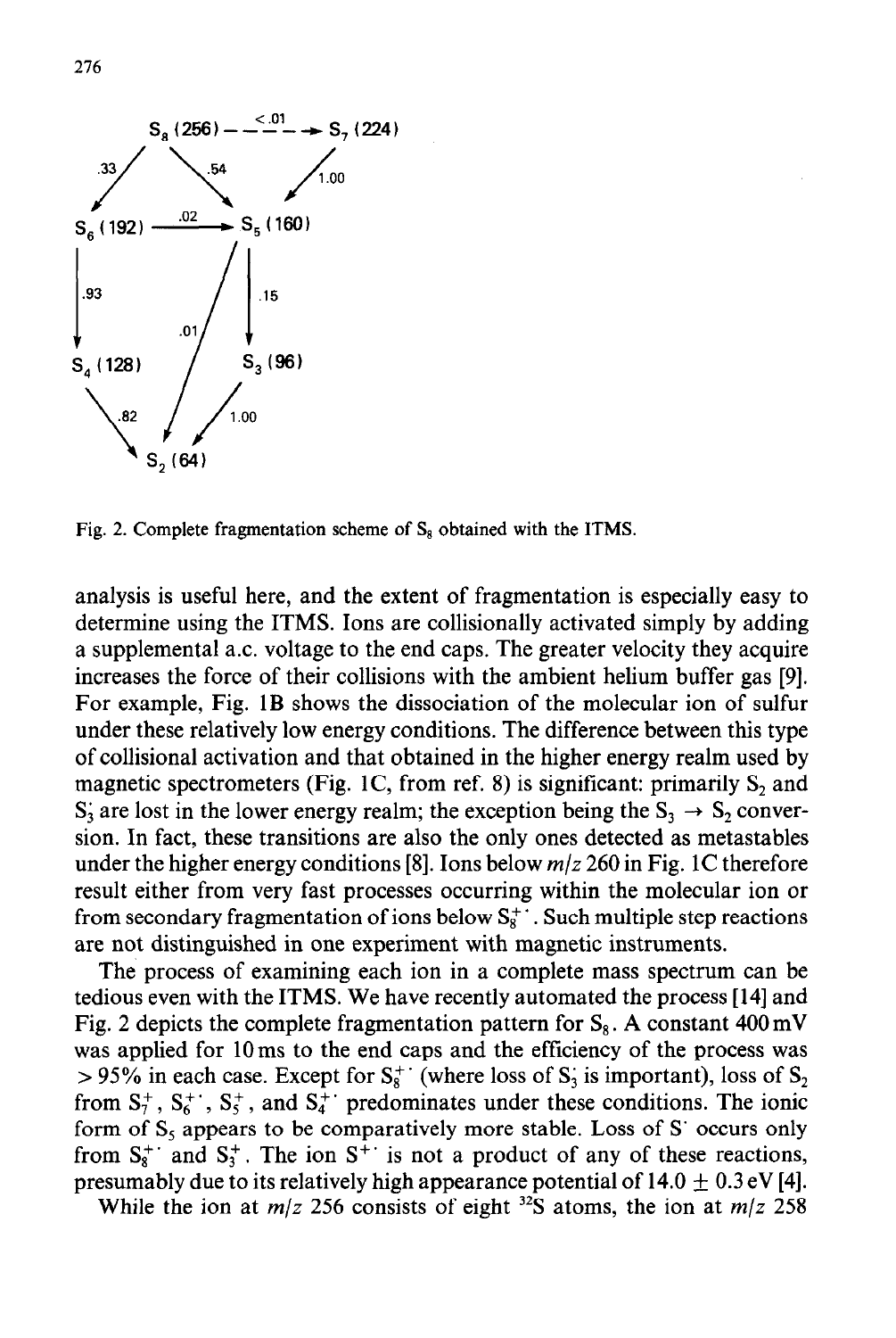

Fig. 3. MS-MS of  $m/z$  258 (<sup>32</sup>S<sub>7</sub><sup>34</sup>S<sup>+</sup>) showing the expected isotopic combinations.

contains seven  $32$ S and one  $34$ S atoms. Loss of S<sub>2</sub> from the latter ion can then occur in two possible isotopic combinations:  $32S^{32}S$  and  $34S^{32}S$ . Figure 3 shows that the ratio of these losses is in accord with the expected statistical result. Inspection of possible cleavages of linear and cyclic forms of  $S_{\kappa}^{+}$  shows that the spectra can be expected to give no information on its structure. However, the observed ratio is a good test of the mass homogeneity of the trapped ion. The small peak at  $m/z$  256 in Fig. 3 is probably due to charge exchange between  $m/z$  258 and the lower mass isotopomer.

Chemical ionization methods are especially easy to apply using the ion trap [11]. In fact, ion/molecule reactions occur so easily that the  $(M + H)^+$  ions can be something of an annoyance. Ions formed from a compound often combine with neutrals of the same substance, thus serving as their own reagents ("self-CI") [13]. This does not appear to occur with  $S_{\rm R}^+$  since no ions are seen at masses above *m/z* 256 even when this ion is trapped for the relatively long time of 5ms.

Using methane as a reagent gas, the CI spectrum of  $S_8$  shows an abundant  $(M + H)^+$  ion at  $m/z$  257 (Fig. 4A). In contrast to EI, this even-electron ion loses only  $S_2$  to give an ion at  $m/z$  193. The masses of the other ions in the spectrum clearly reveal that the main fragmentation must be derived from the  $(M + C<sub>2</sub>H<sub>5</sub>)<sup>+</sup>$  adduct ion, even though this species fails to make its own appearance. Loss of  $S_5$  predominates in this process, giving  $m/z$  125. We recall that the ion corresponding to  $S_5^+$  was also the most resistant to tickling (combined fragmentation =  $0.16$ ) at 400 mV (Fig. 2), reaffirming unusual stability for this oligomeric ion. Since the reagent ions  $C_2H_5^+$  and  $CH_5^+$  are present in nearly equal amounts under these conditions [II], the relative cross-sections for proton transfer and alkyl adduct ion formation with  $S_8$  must be comparable. This contrasts strongly with most organic compounds where proton transfer predominates.

Use of isobutane as reagent gas provides only a very small peak for the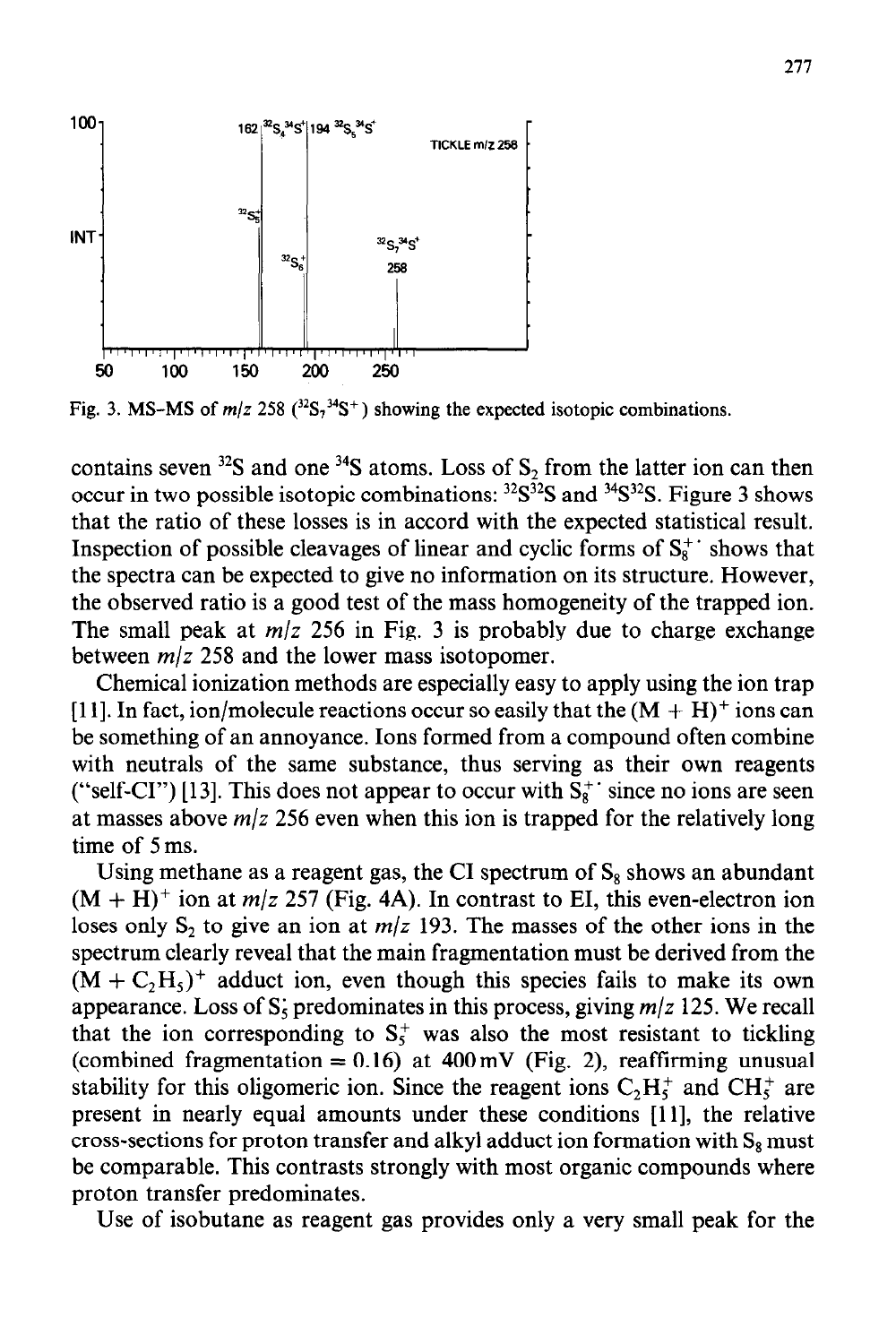

Fig. 4. Methane CI spectrum of  $S_8$  obtained with the ITMS. (B) Isobutane CI spectrum of  $S_8$ obtained with the ITMS.

 $(M + C<sub>4</sub>H<sub>9</sub>)<sup>+</sup>$  adduct ion at *m/z* 313 (Fig. 4B). Instead, the main process is charge exchange to give  $M^+$  at  $m/z$  256. Lack of fragmentation of this ion supplies assurance that it is not formed by electron impact. Furthermore, the failure to detect any  $(M + H)^+$  ions of lower oligomers suggests, in accord with Meyer's analysis [3], that the vapor is indeed mostly  $S_8$ . On the other hand, in our experiments the sample of solid sulfur is presented to the electron beam in an open glass cup directly adjacent to the ion source. The vapor evolving from this specimen is unlikely to represent the true equilibrium concentration of all oligomers of sulfur at that temperature.

Use of ammonia (proton affinity 205 kcal mol<sup>-1</sup> [15]) as a reagent gas likewise provides only charge exchange with sulfur (Fig. 5A). This can hardly come about via charge exchange from  $NH<sub>4</sub><sup>+</sup>$  and more probably results from charge exchange with  $NH_3^+$ . The possibility that the ion at  $m/z$  256 was in fact derived from charge exchange with water that is likely to be present with the ammonia reagent gas was considered. However, a second experiment using only background water as reagent gas (proton affinity  $173 \text{ kcal mol}^{-1}$  [15])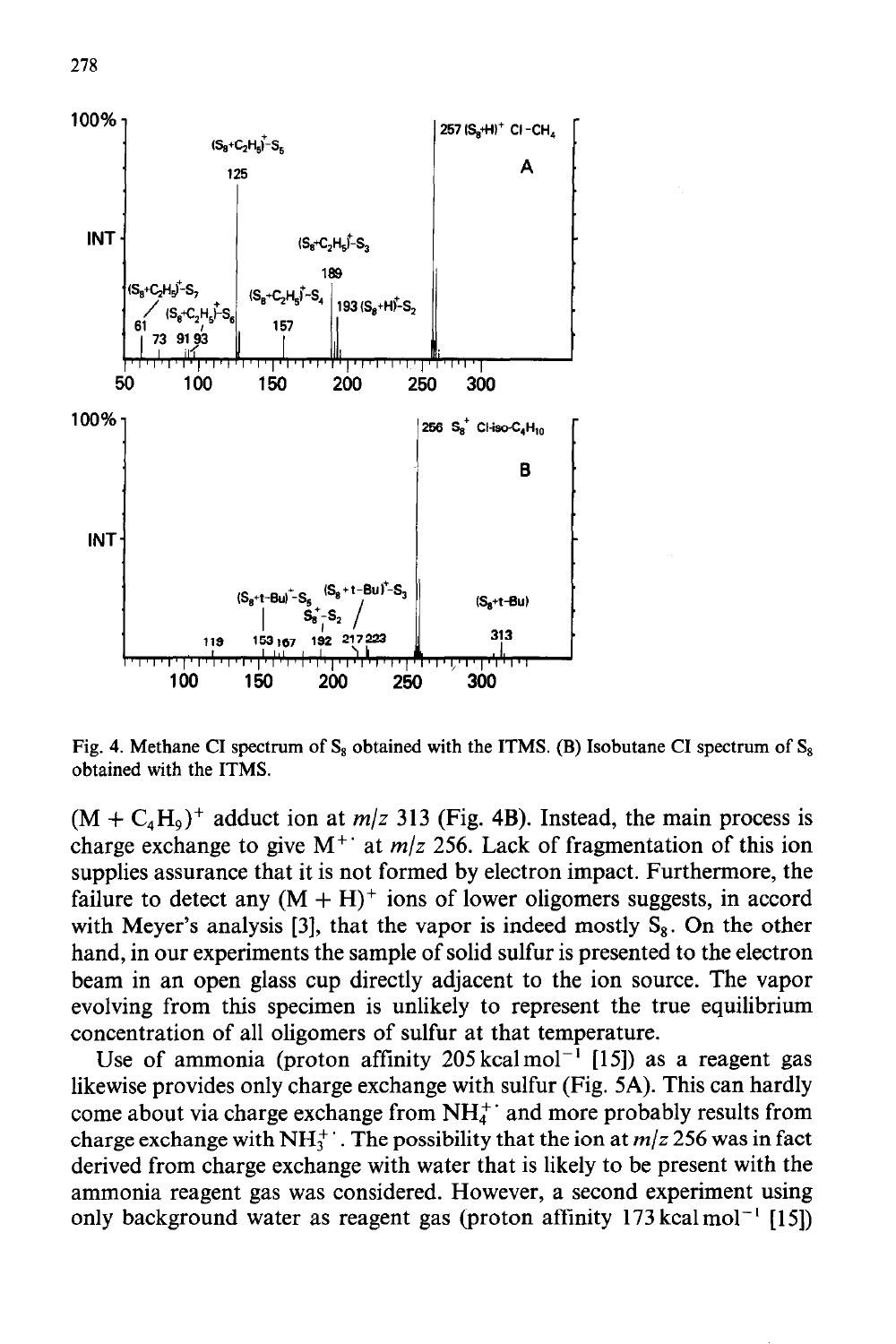

Fig. 5. Ammonia CI spectrum of  $S_8$  obtained with the ITMS. (B) Water (air) CI spectrum of  $S_8$  obtained with the ITMS.

showed that the  $H_3O^+$  ion easily transfers its proton to  $S_8$ , providing an abundant  $(M + H)^+$  ion at  $m/z$  257 (Fig. 5B). Excitation of this ion (Fig. 6A) shows that it is responsible mainly for the small loss of  $S_2$  at  $m/z$  193, as in the case with the corresponding ion derived from methane CI. The main source of the fragment ions observed in Fig. 5B therefore must be the small amount of  $S_8^+$  seen in Fig. 5B that is formed by charge exchange with background ions such as  $N_2^+$  and  $H_2O^+$ . Proof of this is seen in Figs. 6B and 6C where this ion and that at *m/z* 192 were separately isolated and tickled providing the lower mass species.

Sulfur  $(S_8)$  seems likely to be more basic than oxygen  $(O_2)$  (proton affinity  $100.4$  kcal mol<sup>-1</sup> [15]) but no values could be found in the literature for its proton affinity. Our data indicate this value should be about  $180 \text{ kcal mol}^{-1}$ , i.e. between water  $(173.0 \text{ kcal mol}^{-1}$  [15]) and isobutene  $(196.9 \text{ kcal mol}^{-1}$  $[15]$ .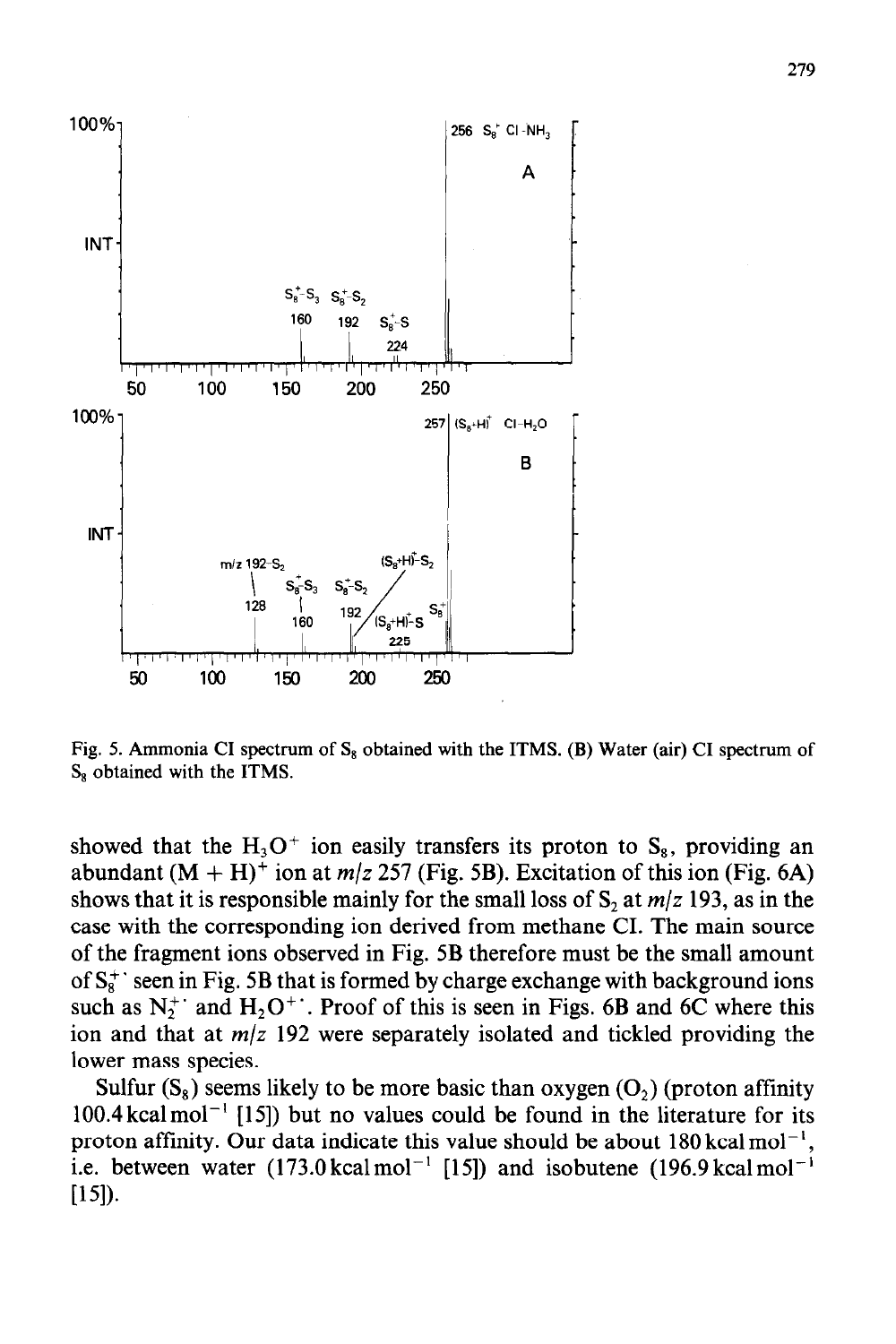

Fig. 6. MS-MS spectrum of  $S_8 + H(m/z 257)$  showing loss of  $S_2$ . (B) MS-MS spectrum of  $S_8^+$ obtained by putative charge exchange with  $N_2^+$ . (C) MS-MS spectrum of daughter ion  $m/z$  192 from  $S_8^+$  derived as in (B).

### **CONCLUSIONS**

With the E-B geometry spectrometer, the MS-MS spectrum of a parent ion results from comparatively high energy collisions and often includes ions obtained from subsequent collisionally-induced fragmentation of daughter ions. Thus, the MS-MS spectrum of  $S_8$  obtained in this manner resembles the normal EI spectrum (Fig. 1B). In contrast, once an ion fragments in the ITMS it is no lo, ager in resonance at the frequency applied to its parent. Hence, it collapses to a stable orbit in the center of the trap and is no longer exposed to the excitation of the external a.c. field; thus, only single step fragmentations